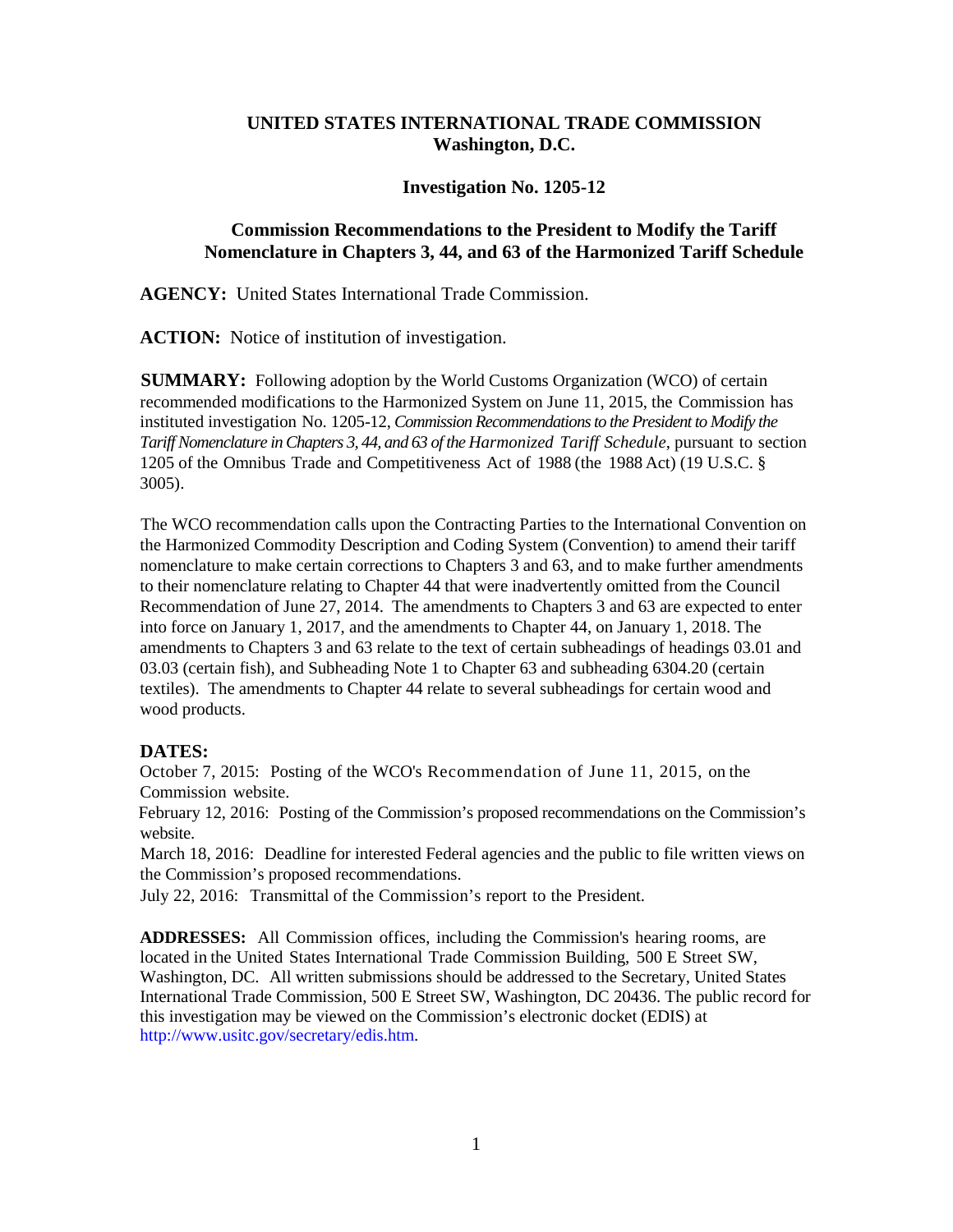**FOR FURTHER INFORMATION CONTACT:** Daniel P. Shepherdson, Attorney-Advisor, Office of Tariff Affairs and Trade Agreements (202-205-2598, or [Daniel.Shepherdson@usitc.gov](mailto:Daniel.Shepherdson@usitc.gov) ) or Cynthia Wilson, Nomenclature Analyst, Office of Tariff Affairs and Trade Agreements (202-205-3052, or [Cynthia.Wilson@usitc.gov](mailto:Cynthia.Wilson@usitc.gov)). The media should contact Margaret O'Laughlin, Office of External Relations (202-205-1819, or [Margaret.OLaughlin@usitc.gov\)](mailto:Margaret.OLaughlin@usitc.gov). Hearing-impaired individuals may obtain information on this matter by contacting the Commission's TDD terminal at 202-205-1810. General information about the Commission may be obtained by accessing the Commission website at [www.usitc.gov.](http://www.usitc.gov/) Persons with mobility impairments who will need special assistance in gaining access to the Commission should contact the Office of the Secretary at 202-205-2000.

**BACKGROUND:** Section 1205(a) of the 1988 Act requires that the Commission keep the Harmonized Tariff Schedule of the United States (Harmonized Tariff Schedule or HTS) under continuous review and periodically recommend to the President such modifications in the HTS as the Commission considers necessary or appropriate, including to conform the HTS with amendments made to the International Convention on the Harmonized Commodity Description and Coding System (Convention), which contains the Harmonized System nomenclature in the Annex to the Convention.

The Harmonized System nomenclature provides uniform product architecture for the customs tariffs and statistical nomenclatures of all major trading countries of the world, including the United States. The Harmonized System establishes the general arrangement or structure of product categories, set forth in chapters, 4-digit headings and 6-digit subheadings. It also includes the general rules of interpretation, and section and chapter legal notes that define the scope of sections, chapters, 4-digit headings and 6-digit subheadings. The Harmonized Tariff Schedule is based on the Harmonized System nomenclature. In addition, however, the HTS includes national subdivisions (8-digit subheadings and 10-digit statistical annotations), as well as additional U.S. chapter notes, and other national provisions that facilitate the administration of U.S. customs, tariff and statistical programs.

The Commission will recommend such modifications in the HTS as it considers necessary or appropriate to conform the HTS with amendments recommended in the WCO Council Recommendation of June 11, 2015. In that recommendation the WCO Council recommended that the Contracting Parties to the Convention amend their tariff nomenclature to make certain corrections that were inadvertently omitted from the Council Recommendation of June 27, 2014. The amendments to Chapters 3 and 63 relate to the text of certain subheadings of headings 03.02 and 03.03 (certain fish), and Subheading Note 1 to Chapter 63 and subheading 6304.20 (certain textiles); and the amendments to Chapter 44 relate to several subheadings for certain wood and wood products. The amendments to Chapters 3 and 63 are expected to enter into force on January 1, 2017, and the amendments to Chapter 44, on January 1, 2018.

The Commission expects to transmit its report to the President containing its recommendations in July 2016. The Commission's report will include, in addition to its recommendations, a summary of the information on which the recommendations were based, a statement of the probable economic effect of each recommended change on any industry in the United States, a copy of all written views submitted by interested Federal agencies, and a copy or summary of the views of all other interested parties.